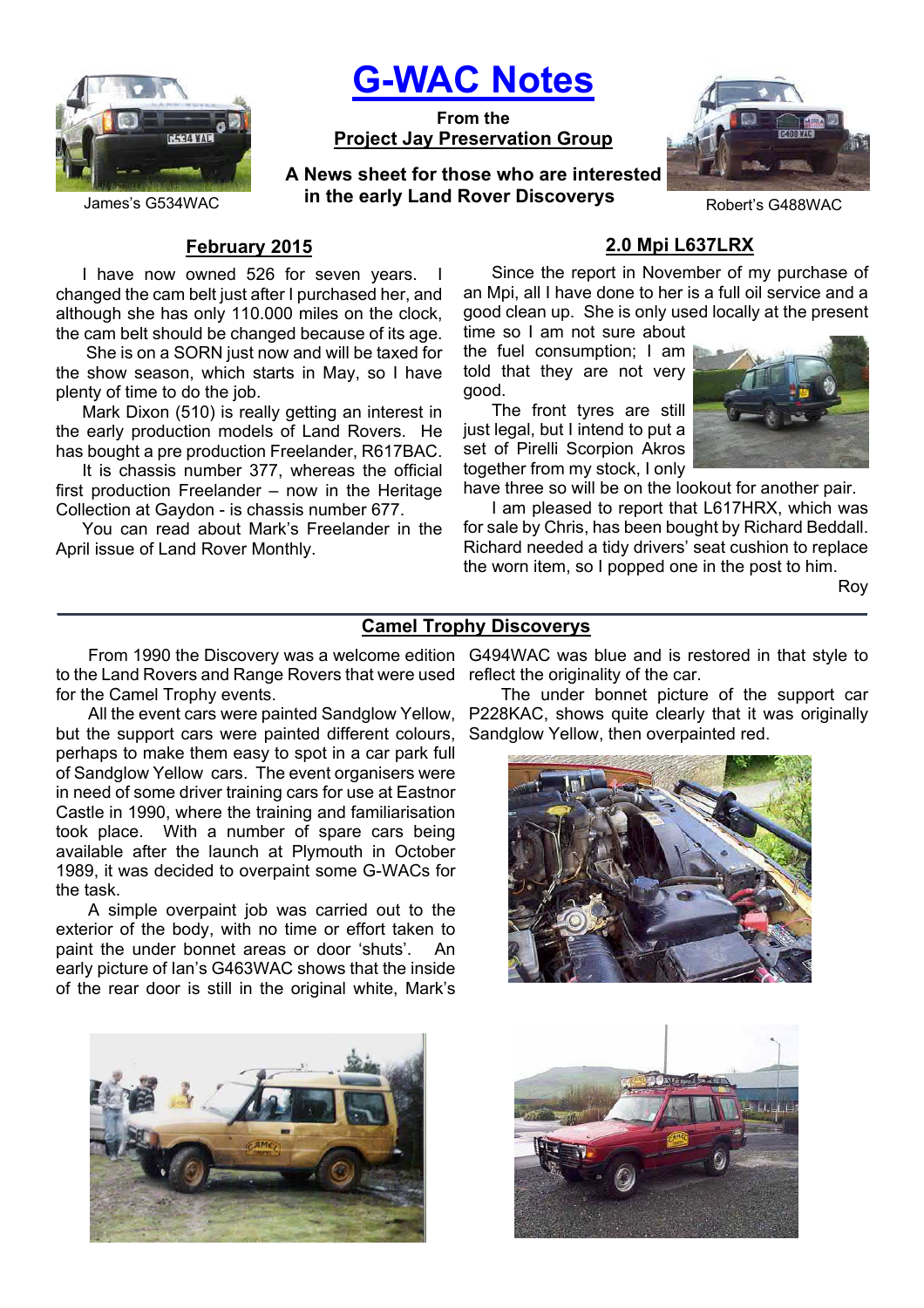### **G412FSJ**

Along with a J registered 200 Tdi, I purchased G412FSJ, a red 3.5 V8 Discovery, on the 6th February last year, from a man who was about to scrap it.

The V8 was first registered in May 1990, and had an MoT until March 2009. He had already cut the back of the body off.



Since last year all I have done for now, is park the V8 on the croft, along with all my other rescued vehicles, hoping one day to have the time to do something with them. All that remains of the 200 Tdi now is the chassis. Working full-time and running the modified 300 Tdi, keeps me busy enough. I also have 1975 88" diesel Series 3 that I have started to restore.



Hopefully when the brighter nights come I will have time to write a full report on what the V8 needs.

As I find the time to do things, I will try to keep you informed.

Andrew

**PETER JAMES** INSURANCE.

772, Hagley Road West, Oldbury, West Midlands. B68 0PJ. Telephone: 0121 506 6040. www.peterjamesinsurance.co.uk



### **Restoration shows.**

We took G226EAC and G513DHP to the National Restoration Show at Stoneleigh Park in October 2013, when 513 was still in the course of restoration. There was a lot of interest shown in our work, although the 'Land Rover' folks made a few comments about 'rust buckets' and 'not proper Land Rovers, so not worth saving'. This is what they said about the 2-door Range Rover back in the eighties.

Nevertheless, we enjoyed the show, and so decided that we should try the Practical Classics magazine Restoration and Classic Car Show at the NEC on 28th-29th March this year. The amount of paperwork required to keep the NEC happy is a little daunting, but we are getting there.

We will be showing three projects. Jack will be taking 465 on a trailer, lots of work still to do to her; Mark will be taking 494, the Camel Trophy training hack, which was at the 25th Birthday Party in Plymouth last October, and Margaret and I will be taking 513, which has just decided that it does not need all eight cylinders to propel it along, so a bit of work to do to it for the journey.



If anyone has the time to help out on the stand, they will be made very welcome.

### **For sale, G611WAC**

I have owned the Discovery for a number of years, and for the last eight or so years she has been used purely as a farm vehicle and has not been on the road.

It is time to move her on, so I thought that someone wanting a project might be interested.

She runs and drives, but is now in need of a full restoration.

My mobile number is 07825 587043.

Jaimie Menzies

### **Wanted**

G registered Discovery to restore. Rust is no problem but must have a tidy interior and no damaged outer panels.

Daniel. digga@hotmail.com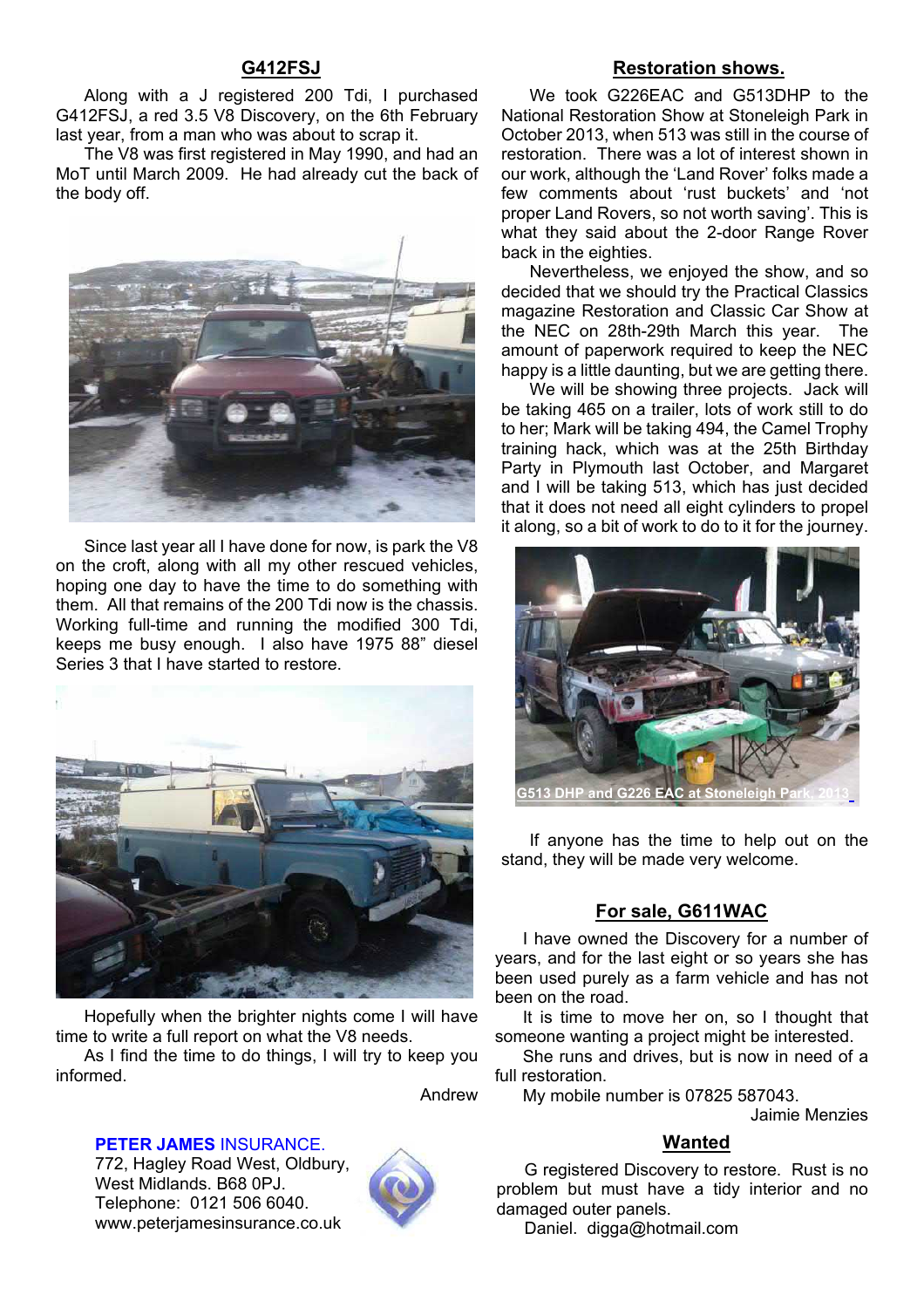

# **DISCOVER EVERYTHING FOR YOUR CLASSIC FROM BARN FIND TO CONCOURS**



- 350 specialist exhibitors
- Spring's largest indoor autojumble

In association with

- **Cars for sale**
- **Watch the Practical Classics Live stage**

### **500 classic cars** Over 100 classic club stands 'Ask Our Experts' - live tutorials & demos **Silverstone Auctions** Meet the PC team & Wheeler Dealers

EXHIBILISHE

## TO BOOK CALL 0844 858 6758\* OR VISIT WWW.NECRESTORATIONSHOW.COM



mmcClassicCarsForSale.co.uk ClassIC Cars



**CLUB FAMILY** 



**BOOK&**<br>QUOTE

CODE

\*All bookings are subject to a single transaction fee. All information correct at time of publishing. Calls cost 10p per minute plus network extras See website for all information. Tickets include a show quide.

Wilson